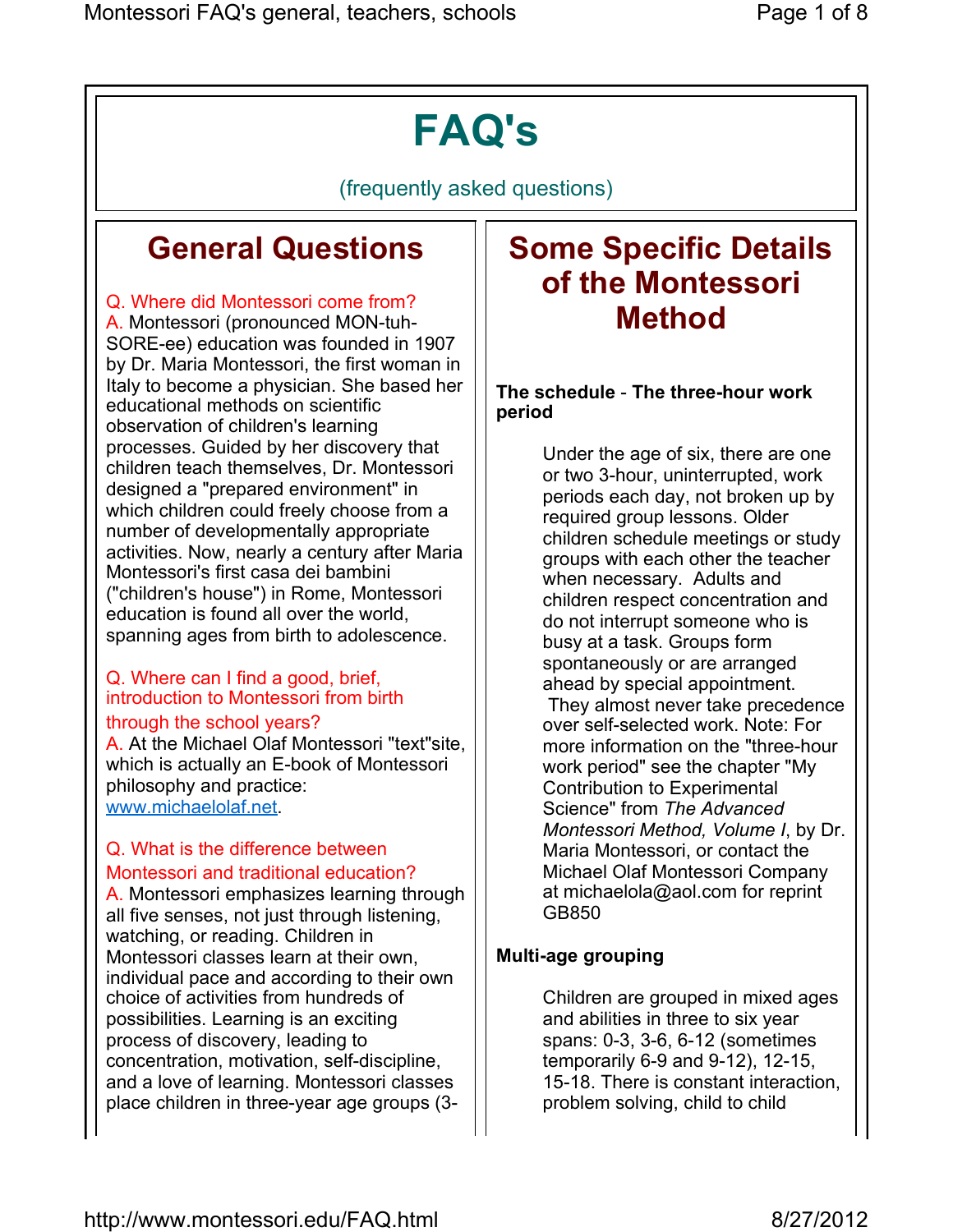6, 6-9, 9-12, and so on), forming communities in which the older children spontaneously share their knowledge with the younger ones. Montessori represents an entirely different approach to education.

### Q. Can I do Montessori at home with my child?

A. Yes, you can use Montessori principles of child development at home. Look at your home through your child's eyes. Children need a sense of belonging, and they get it by participating fully in the routines of everyday life. "Help me do it by myself" is the life theme of the preschooler. Can you find ways for your child to participate in meal preparation, cleaning, gardening, caring for clothes, shoes, and toys? Providing opportunities for independence is the surest way to build your child's selfesteem.

At the school level many homeschooling and other parents use the Montessori philosophy of following the child's interest and not interrupting concentration to educate their children.

In school only a trained Montessori teacher can properly implement Montessori education, using the specialized learning equipment of the Montessori "prepared environment." Here social development comes from being in a positive and unique environment with other children -- an integral part of Montessori education.

## Montessori Children

### Q. Is Montessori good for children with learning disabilities? What about gifted children?

A. Montessori is designed to help all children reach their fullest potential at their teaching, and socialization. Children are challenged according to their ability and never bored. The Montessori middle and high school teacher ideally has taken all three training courses plus graduate work in an academic area or areas.

### Work centers

The environment is arranged according to subject area, and children are always free to move around the room instead of staying at desks. There is no limit to how long a child can work with a piece of material. At any one time in a day all subjects -- math, language, science, history, geography, art, music, etc., will be being studied, at all levels.

### Teaching method - "Teach by teaching, not by correcting"

There are no papers turned back with red marks and corrections. Instead the child's effort and work is respected as it is. The teacher, through extensive observation and record-keeping, plans individual projects to enable each child to learn what he needs in order to improve.

## Teaching Ratio - 1:1 and 1:30+

Except for infant/toddler groups (Ratio dictated by local social service regulations), the teaching ratio is one trained Montessori teacher and one nonteaching aide to 30+ children. Rather than lecturing to large or small groups of children, the teacher is trained to teach one child at a time, and to oversee thirty or more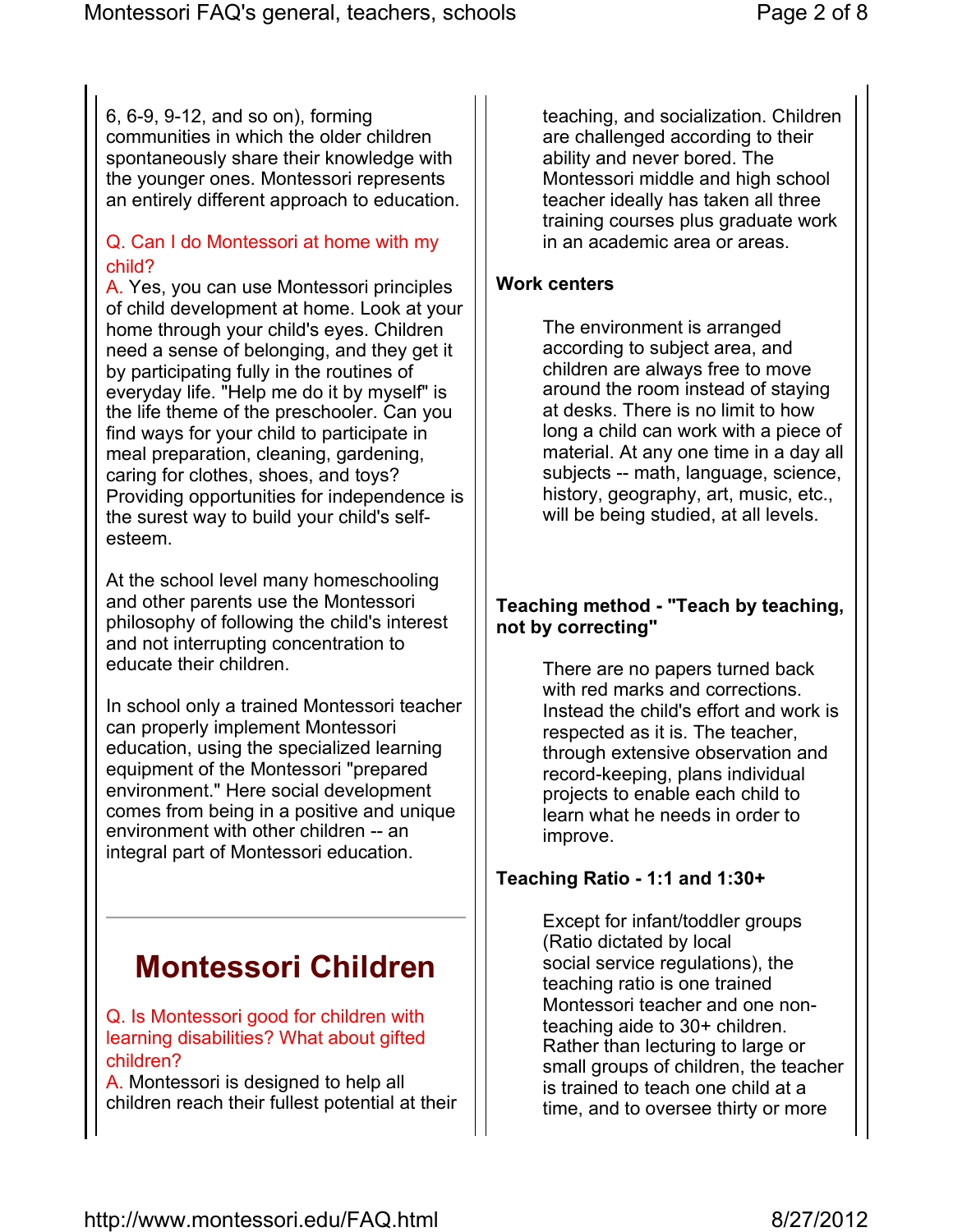own unique pace. A classroom whose children have varying abilities is a community in which everyone learns from one another and everyone contributes. Moreover, multiage grouping allows each child to find his or her own pace without feeling "ahead" or "behind" in relation to peers.

#### Q. What ages does Montessori serve?

A. There are more Montessori programs for ages 3-6 than for any other age group, but Montessori is not limited to early childhood. Many infant/toddler programs (ages 2 months to 3 years) exist, as well as elementary (ages 6-12), adolescent (ages 12-15) and even a few Montessori high schools.

#### Q. Are Montessori children successful later in life?

A. Research studies show that Montessori children are well prepared for later life academically, socially, and emotionally. In addition to scoring well on standardized tests, Montessori children are ranked above average on such criteria as following directions, turning in work on time, listening attentively, using basic skills, showing responsibility, asking provocative questions, showing enthusiasm for learning, and adapting to new situations.

## Montessori Schools

Q. I recently observed a Montessori classroom for a day. I was very very impressed, but I have three questions.

- 1. There does not seem to be an opportunity for pretend play
- 2. The materials don't seem to allow children to be creative

children working on a broad array of tasks. She is facile in the basic lessons of math, language, the arts and sciences, and in guiding a child's research and exploration, capitalizing on his interest in and excitement about a subject. The teacher does not make assignments or dictate what to study or read, nor does she set a limit as to how far a child follows an interest.

#### Basic lessons

The Montessori teacher spends a lot of time during teacher training practicing the many lessons with materials in all areas. She must pass a written and oral exam on these lessons in order to be certified. She is trained to recognize a child's readiness according to age, ability, and interest in a specific lesson, and is prepared to guide individual progress.

### Areas of study

All subjects are interwoven, not taught in isolation, the teacher modeling a "Renaissance" person of broad interests for the children. A child can work on any material he understands at any time.

#### Class size

Except for infant/toddler groups, the most successful classes are of 30- 35 children to one teacher (who is very well trained for the level she is teaching), with one non-teaching assistant. This is possible because the children stay in the same group for three to six years and much of the teaching comes from the children and the environment.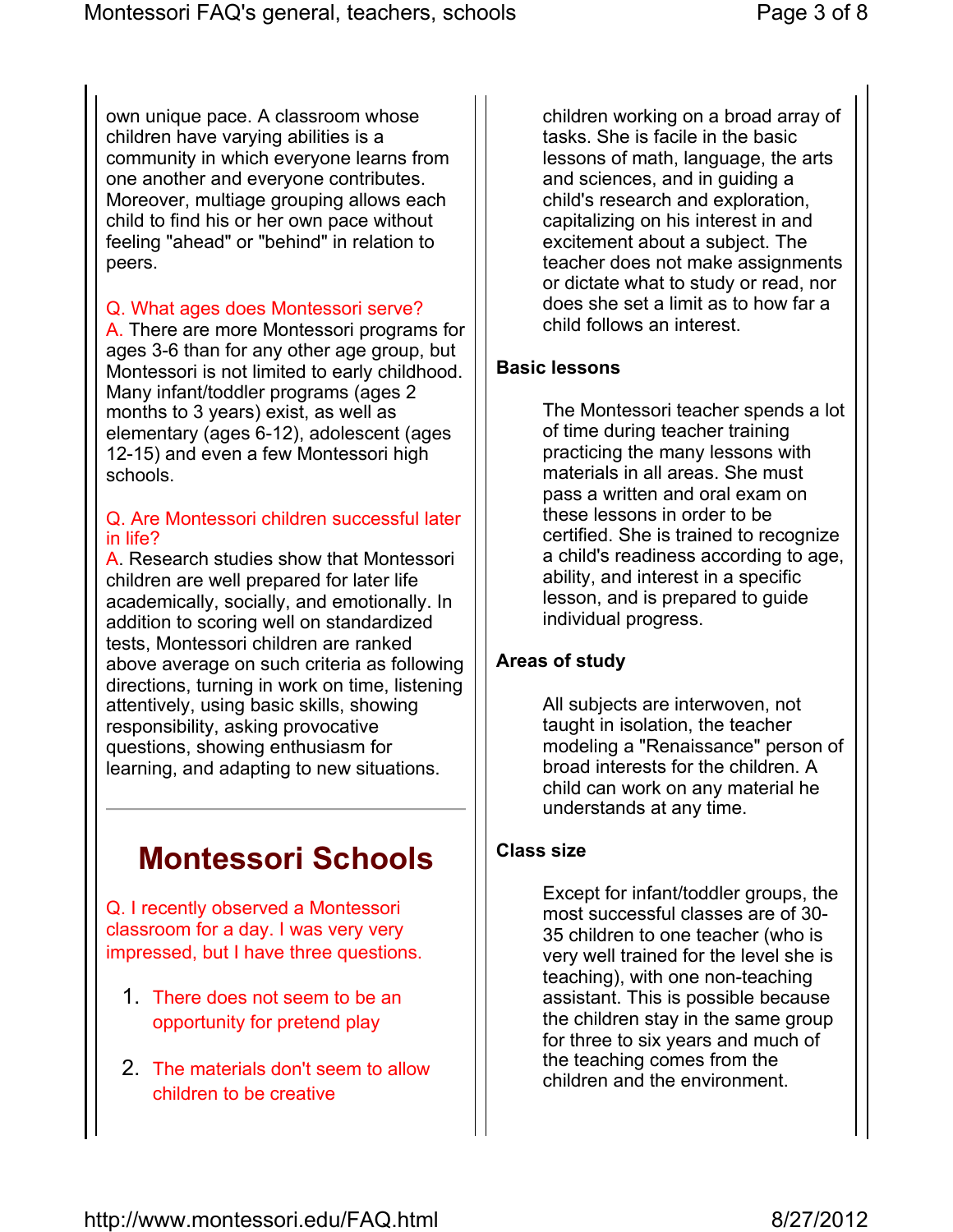## 3. Children don't seem to be interacting with one another very much

Any help you give me would be appreciated. Thank you very much, BD

A. Dear BD, I can give you three very incomplete answers to your perceptive questions:

(1) When Dr. Montessori opened the first Children's House it was full of pretend play things. The children never played with them as long as they were allowed to do real things - i.e. cooking instead of pretending to cook. It is still true.

(2) the materials teach specific things and then the creativity is incredible. Like learning how to handle a good violin and then playing music. It is not considered "creative" to use a violin as a hammer, or a bridge while playing with blocks. We consider it "creative" to learn how to use the violin properly and then create music. The same goes for the materials in a Montessori classroom.

(3) there is as much interaction as the children desire, but the tasks are so satisfying that, for these few hours a day, children want to master the challenges offered by them. Then they become happier and kinder—true socialization. Also, since concentration is protected above all, as all "work" is respected, children learn early on not to interrupt someone who is concentrating.

## Q. How do I find Montessori schools in my area?

A. There are thousands of Montessori schools in the world, and three " list links at this site: www.montessori.edu/refs.html. If his doesn't help you, look in your phone book, get the literature of local schools, observe, and compare what you learn with

## Learning styles

All kinds of intelligences and styles of learning are nurtured: musical, bodily-kinesthetic, spatial, interpersonal, intrapersonal, intuitive, and the traditional linguistic and logical-mathematical (reading, writing, and math). This particular model is backed up by Harvard psychologist Howard Gardner's theory of multiple intelligences.

## Assessment

There are no grades, or other forms of reward or punishment, subtle or overt. Assessment is by portfolio and the teacher's observation and record keeping. The test of whether or not the system is working lies in the accomplishment and behavior of the children, their happiness, maturity, kindness, and love of learning and level of work.

## Requirements for age 0-6

There are no academic requirements for this age, but children are exposed to amazing amounts of knowledge and often learn to read, write and calculate beyond what is usually thought interesting to a child of this age.

## Requirements for ages 6-18

The teacher remains alert to the interests of each child and facilitates individual research in following interests. There are no curriculum requirements except those set by the state, or college entrance requirements, for specific grade levels. These take a minimum amount of time. From age six on, students design contracts with the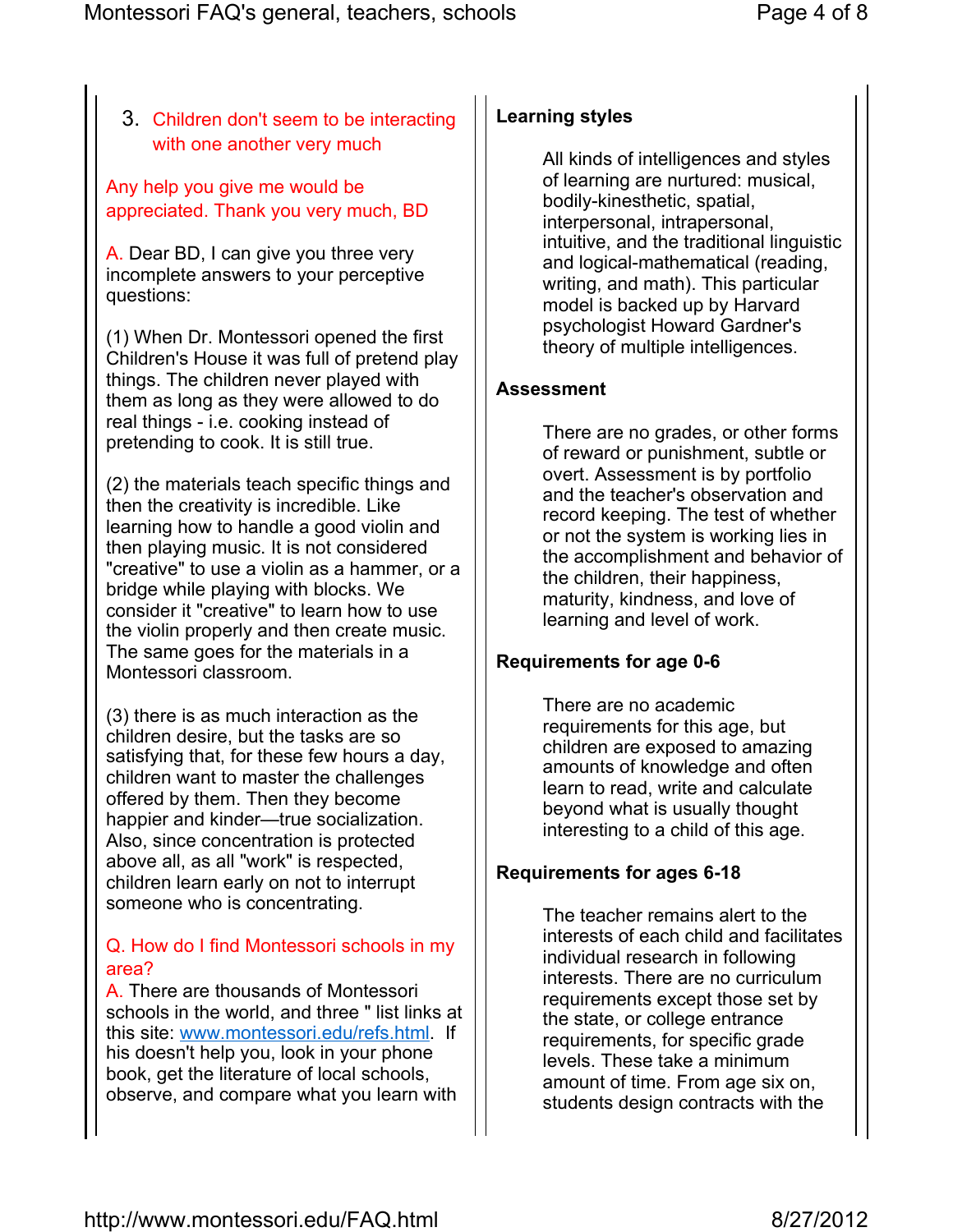you read on this site.

## Q. Who accredits or oversees Montessori schools?

A. Unfortunately, there is no way to limit the use of the name "Montessori." Parents must carefully research, and observe a classroom in operation, in order to choose a real Montessori school for their child.

There are several Montessori organizations to which schools can belong. The two major ones operating in the United States are the Association Montessori Internationale (AMI, with a U.S. branch office called AMI-USA) and the American Montessori Society (AMS). Parents considering placing a child in a Montessori school should ask about the school's affiliation(s).

## Q. How much does Montessori cost?

A. (from NAMTA figures, 2005) Because all Montessori schools are operated independently of one another, tuitions vary widely. Also the cost of living in a particular area accounts for the very wide range in tuitions. Median annual tuition by age level follow. "Median" means that they can be lower and much higher in some places, depending on the cost of living. Montessori schools almost never make a profit, and when compared to the cost-per-child in public schools are lower.

(NOTE: these figures are several years old and may not apply today.)

 $\bullet$  Infant/toddler: \$4,200+ Ages 3-6, 3-hour day: \$3,850+ Ages 3-6, 4-hour day: \$4,500+ Ages 3-6, 6-hour day: \$5,875+ Ages 6-9: \$6,690+ Ages 9-12: \$6,700+ Ages 12-15 and 15-18: \$8,170+

Also keep in mind that there are many

teacher to guide their required work, to balance their general work, and to teach them to become responsible for their own time management and education. The work of the 6+ class includes subjects usually not introduced until high school or college.

## Character education:

Education of character is considered equally with academic education, children learning to take care of themselves, their environment, each other - cooking, cleaning, building, gardening, moving gracefully, speaking politely, being considerate and helpful, doing social work in the community, etc.

## **Montessori Teachers**

## Q. What special training do Montessori teachers have?

A. As with the choice of a Montessori school for children, an adult must also exercise wisdom in choosing a teacher training course. Anyone can legally use the name "Montessori" in describing their teacher training organization. One must be sure the certification earned is recognized by the school where one desires to teach.

The two major organizations offering Montessori training in the United States are the Association Montessori Internationale (AMI, with a U.S. branch office called AMI-USA) and the American Montessori Society (AMS). Most training centers require a bachelor's degree for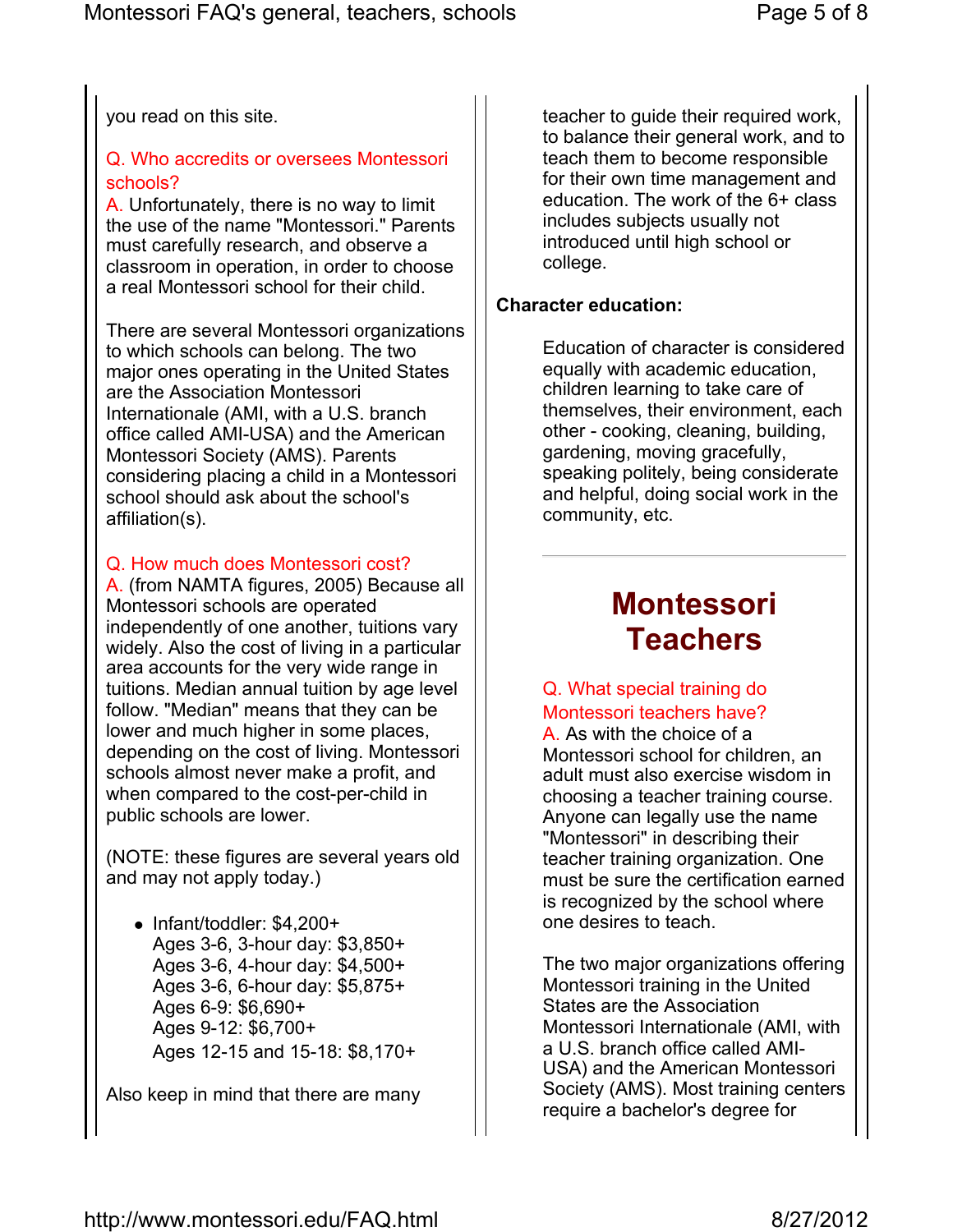Montessori programs in public schools, which charge no tuition at all to students within their district.

### Q. What is the best way to choose a Montessori school for my child?

A. Ask if the school is affiliated with any Montessori organization. Ask what kind of training the teachers have. Visit the school, observe the classroom in action, and later ask the teacher or principal to explain the theory behind the activities you saw. Most of all, talk to your child's prospective teacher about his or her philosophy of child development and education to see if it is compatible with your own.

#### Q. How many Montessori schools are there?

A. We estimate that there are at least 4,000 certified Montessori schools in the United States and about 7,000 worldwide.

#### Q. Are Montessori schools religious?

A. Some are, but most are not. Some Montessori schools, just like other schools, operate under the auspices of a church, synagogue, or diocese, but most are independent of any religious affiliation.

#### Q. Are all Montessori schools private?

A. No. Approximately 200 public schools in the U.S. and Canada offer Montessori programs, and this number is growing every year.

#### Q. What does it take to start a Montessori school?

A. The essential element of any Montessori school is the fully-trained Montessori teacher. A good starting point is a group of parents who want Montessori for their children. The next step is to look into state and local requirements for schools, such as teacher training, facilities, class size, etc. Selecting a site and making sure it meets applicable building codes is also an early part of the process. Montessori materials

admission. Training ranges from 200 to 600 pre-service contact hours and covers principles of child development and Montessori philosophy as well as specific uses of the Montessori classroom materials. Montessori training centers can be found across North America and around the world.

There are other courses which can help one better understand Montessori theory or which can train adults to work in certain schools. It is important to balance the amount o time and money one can spend with the teaching opportunities desired.

## Montessori Materials

#### Q. What materials are used?

A. It is the philosophy and the knowledge of the teacher that is essential in the success of a Montessori class.

One must be wary of the use of the words "Montessori materials" as many people today use the words as a selling point for materials that have no use in the Montessori classroom and can be distracting and impede a child's progress.

The "sensorial," math, and some of the language and cultural materials (metal insets, sandpaper letters, puzzle maps, bells, for example) are professionally manufactured according to traditional standards that have been tested over many years. However even some of these are made by newer companies that do not fully understand the reason for certain details and so produce materials that are not as successful. There is a "materials committee" in Holland that oversees the quality of materials use in AMI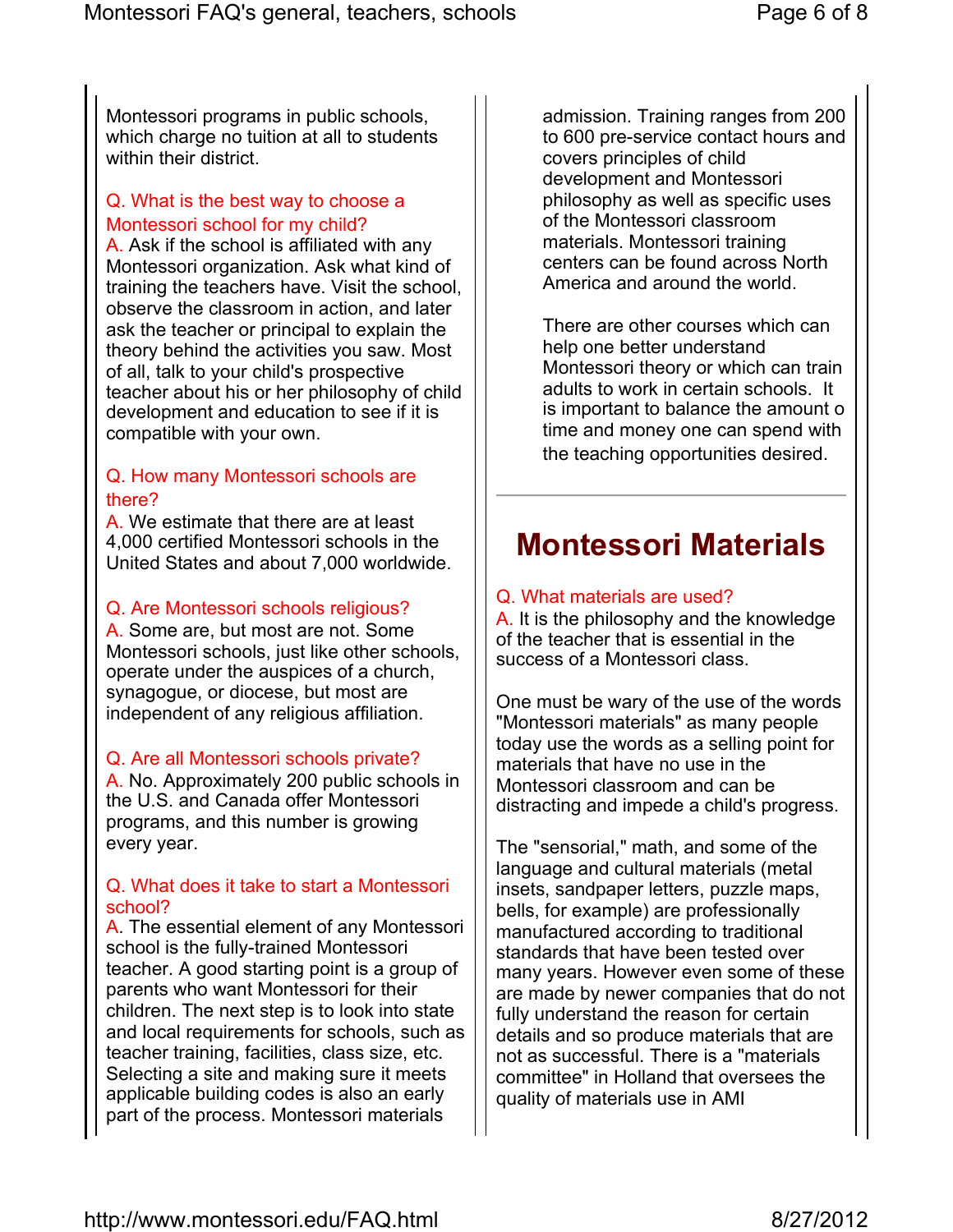and furniture must be purchased, and, unless one of the founders has taken Montessori training, a teacher must be hired.

(Association Montessori Internationale) school, for example.

Montessori, for very good reasons, make many of their own practical life and language material instead of buying them—as they learn to do in their training, depending on where in the world they live. They gather practical life materials piece by piece. This is an important process that gives a unique quality to each classroom that expresses the culture, and ideas of beauty in each community—instead of all classrooms looking alike with no personal touches.

Materials in the classroom, without being used correctly by a trained teacher, are usually worthless in creating a real Montessori class, but they can help in some ways in non-Montessori situations. For example the math materials have been used to teach a concept sensorially thus helping a child to make the abstraction. Educational materials in the Montessori method serve a very different purpose than in traditional education where the text books are ordered and the teacher learns how to use them. This difference is because in Montessori the child learns from the environment, and it is the teacher's job to put the child in touch with the environment, not to "teach" the child. Thus the creation of the environment, and selection of materials is done mostly by the teacher and is very important.

In Montessori education having too many materials is often worse than not having enough. In this country (USA) there are many materials suppliers, unfortunately, who are not Montessori trained and do not understand the purpose of materials, and who sell items that scatter the child's energy, or waste time, clutter the environment, etc. It is very important to choose carefully when selecting materials for using the Montessori method of